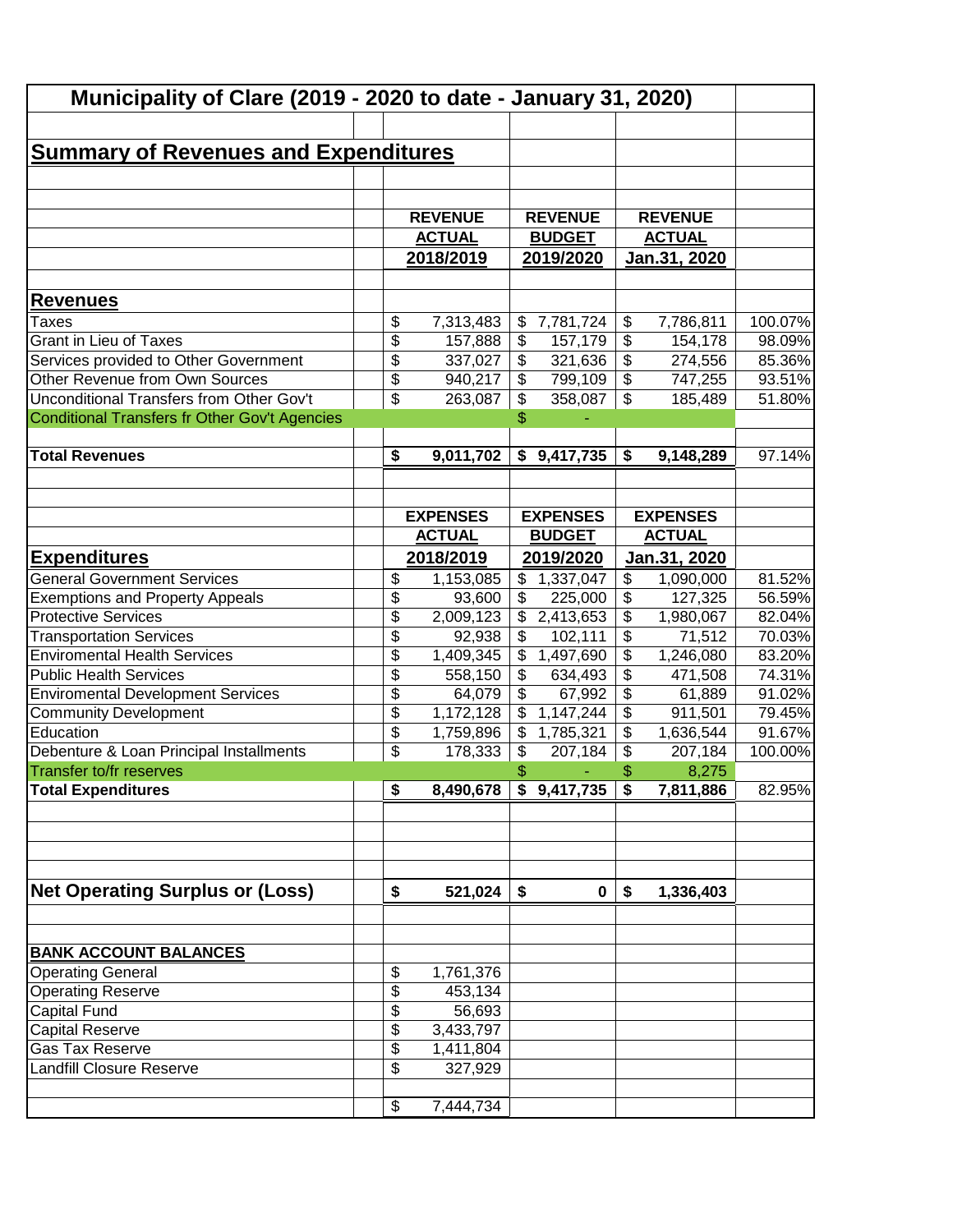|                 | Municipality of Clare (2019 - 2020 to date - January 31, 2020) |               |                |                          |               |
|-----------------|----------------------------------------------------------------|---------------|----------------|--------------------------|---------------|
|                 |                                                                |               |                |                          | Page 2        |
|                 |                                                                |               |                |                          |               |
| <b>Revenues</b> |                                                                |               | <b>REVENUE</b> |                          |               |
|                 |                                                                | <b>ACTUAL</b> | <b>BUDGET</b>  |                          | <b>ACTUAL</b> |
| Acc#            |                                                                | 2018/2019     | 2019/2020      |                          | Jan.31, 2020  |
|                 |                                                                |               |                |                          |               |
|                 | <b>Taxes</b>                                                   |               |                |                          |               |
| 11100<br>11110  | <b>Assessable Property</b><br><b>Residential Tax</b>           | 4,787,712     | 4,903,475      | \$                       | 4,903,475     |
| 11120           | <b>Commercial Tax</b>                                          | 1,401,785     | 1,409,006      | \$                       | 1,409,006     |
| 11151           | Resource Tax                                                   | 470,826       | 456,467        | \$                       | 456,467       |
| 11153           | Forest Property taxes (-50,000 acres @ .25)                    | 25,030        | 24,980         | $\frac{1}{2}$            | 24,980        |
| 11154           | Forest Property taxes (+50,000 acres @ .40)                    | 8,458         | 8,462          | \$                       | 8,462         |
| 11182           | Area Rate Collected for Fire Depts (5¢ uniform rate)           | 286,680       | 291,724        | $\overline{\$}$          | 291,930       |
| 11182           | Area Rate Collected for Fire Truck (6¢ uniform rate)           |               | 350,068        | $\overline{\mathcal{E}}$ | 350,284       |
| 11290           | Area Rates - Street Lights                                     | 22,279        | 22,700         | \$                       | 22,732        |
|                 | <b>Sub-Total</b>                                               | 7,002,770     | 7,466,882      | \$                       | 7,467,336     |
|                 |                                                                |               |                |                          |               |
|                 |                                                                |               |                |                          |               |
| 11400           | <b>Business Property</b>                                       |               |                |                          |               |
| 11420           | Based on Revenue - Aliant                                      | 34,786        | 32,000         | \$                       | 29,901        |
| 12430           | NS Power Inc. (Grant in lieu of taxes)                         | 5,925         | 5,123          | \$                       | 5,123         |
| 11431           | NSFM - Nova Scotia Power (HST Rebate)                          | 12,366        | 13,000         | \$                       | 13,488        |
|                 |                                                                |               |                |                          |               |
|                 | <b>Sub-Total</b>                                               | 53,077        | 50,123         | \$                       | 48,512        |
| 11900           | <b>Other Taxes</b>                                             |               |                |                          |               |
| 11910           | Deed Transfer Tax                                              | 101,613       | \$<br>95,000   | \$                       | 95,043        |
|                 | <b>Sewer Services Charges</b>                                  |               |                |                          |               |
| 11184           | Church Point - Sewer Services (234Ux\$200)                     | 42,850        | 46,800         | \$                       | 46,800        |
| 11210           | Meteghan/Mriver/MCentre - Sewer Serv (510Ux\$200)              | 93,000        | 102,000        | $\overline{\mathbf{e}}$  | 102,000       |
| 11214           | Church Point - Sewer Frontage                                  | 514           | 1,260          | \$                       | 1,261         |
| 11215           | Belliveau Cove - Frontage                                      |               |                | \$                       | 4,000         |
| 11216           | Meteghan River/Centre Ext - Frontage Charges (residentia       | 6,459         | 6,459          | $\overline{\mathcal{L}}$ | 8,659         |
| 11211           | Belliveau Cove - Sewer Services (66Ux\$200)                    | 13,200        | 13,200         | \$                       | 13,200        |
|                 | <b>Sub-Total</b>                                               | 257,636       | 264,719        | \$                       | 270,962       |
|                 |                                                                | 7,313,483     | 7,781,724      | \$                       | 7,786,811     |
|                 |                                                                |               |                |                          |               |
|                 |                                                                |               |                |                          |               |
|                 | <b>Grants in Lieu of Taxes</b>                                 |               |                |                          |               |
| 12100           | <b>Federal Government</b>                                      | 22,112        | 21,633         | \$                       | 23,694        |
| 12100           | <b>Federal Government Agencies</b>                             |               |                |                          |               |
| 12300           | <b>Provincial Government</b>                                   |               |                |                          |               |
|                 | Prov. Properties/Resource Farm/Supporting Inst.                | 117,056       | 117,166        | \$                       | 115,107       |
| 11940           | <b>Fire Protection Grant (Schools)</b>                         | 6,783         | 6,783          | \$                       | 6,781         |
|                 | <b>Provincial Government Agencies</b>                          |               |                |                          |               |
| 11930           | <b>NS Liquor Corporation Tax</b>                               | 8,597         | 8,597          | \$                       | 8,597         |
| 11950           | <b>Civic Addressing Grant</b>                                  | 3,340         | 3,000          | \$                       |               |
|                 | TOTAL GRANTS IN LIEU OF TAXES                                  | 157,888       | $157,179$ \$   |                          | 154,178       |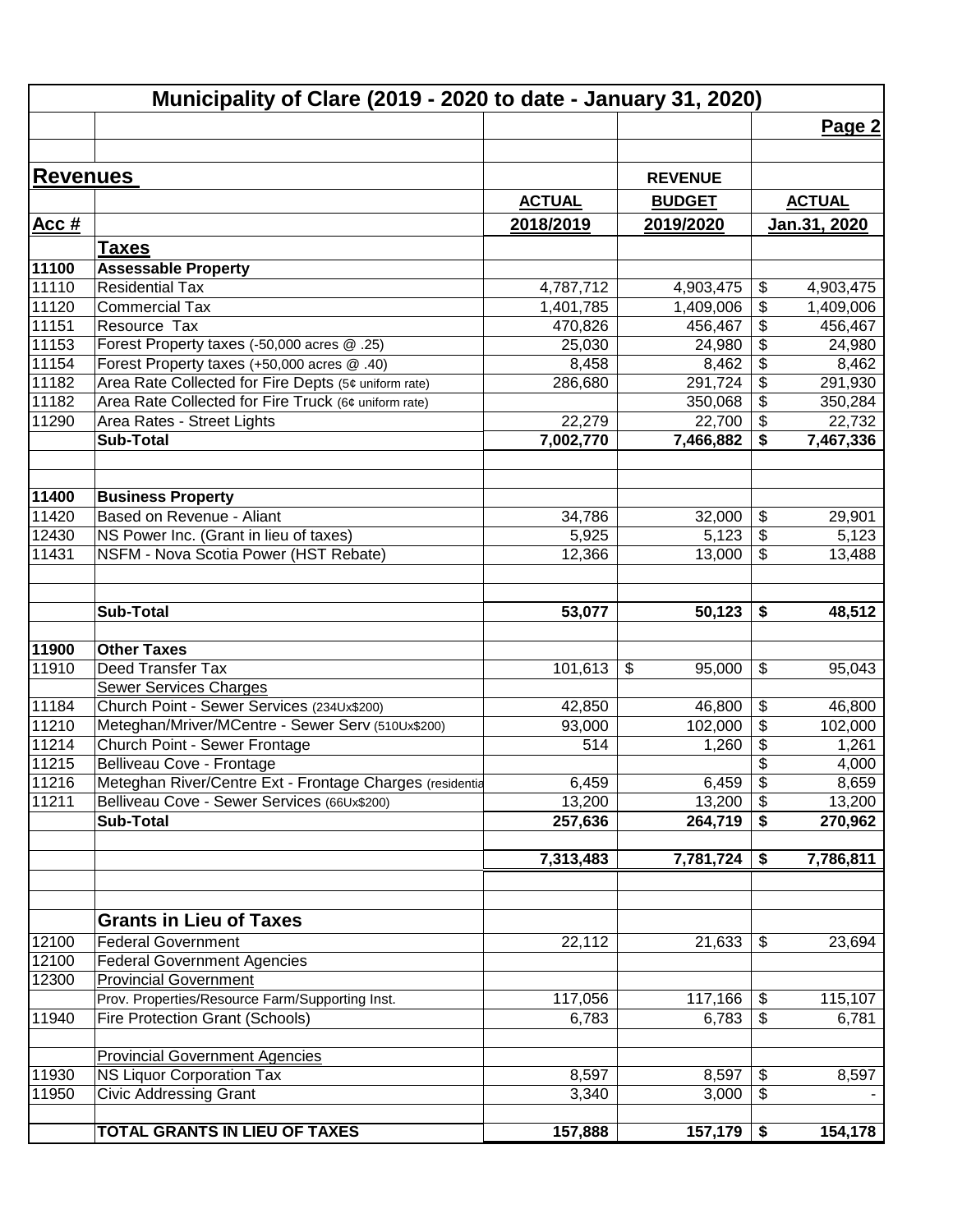|                 | Municipality of Clare (2019 - 2020 to date - January 31, 2020) |                          |               |                                        |               |                                        |                     |  |  |
|-----------------|----------------------------------------------------------------|--------------------------|---------------|----------------------------------------|---------------|----------------------------------------|---------------------|--|--|
|                 |                                                                |                          |               |                                        |               |                                        | Page 3              |  |  |
| <b>Revenues</b> |                                                                |                          |               |                                        |               |                                        |                     |  |  |
|                 |                                                                |                          | <b>ACTUAL</b> |                                        | <b>BUDGET</b> |                                        | <b>ACTUAL</b>       |  |  |
| Acc#            |                                                                |                          | 2018/2019     |                                        | 2019/2020     |                                        | <u>Jan.31, 2020</u> |  |  |
|                 |                                                                |                          |               |                                        |               |                                        |                     |  |  |
| 13000           | <b>Services Provided to Other Gov't</b>                        |                          |               |                                        |               |                                        |                     |  |  |
| 13340           | Landfill/Transfer Tipping Fees & White Goods                   | \$                       | 337,027       | $\boldsymbol{\hat{\varphi}}$           | 321,636       | \$                                     | 274,556             |  |  |
|                 | TOTAL SERVICES PROV.TO OTHER GOV'T                             | \$                       | 337,027       | \$                                     | 321,636       | \$                                     | 274,556             |  |  |
|                 | <b>Other Revenue from Own Sources</b>                          |                          |               |                                        |               |                                        |                     |  |  |
| 15000           |                                                                |                          |               |                                        |               |                                        |                     |  |  |
| 15100           | <b>Building &amp; Development Permits</b>                      | \$                       | 28,592        | \$                                     | 30,000        | \$                                     | 23,314              |  |  |
| 15105           | <b>Subdivision Application Fees</b>                            | \$                       |               | \$                                     |               |                                        |                     |  |  |
| 15108           | Dog Tags                                                       | \$                       | 100           | \$                                     | 50            | \$                                     | 180                 |  |  |
| 15200           | Fines (RCMP)                                                   | $\overline{\mathcal{S}}$ | 28,304        | \$                                     | 30,000        | $\overline{\mathbf{3}}$                | 21,116              |  |  |
| 15301           | Rent - Clare Health Centre                                     | $\overline{\mathcal{S}}$ | 263,674       | \$                                     | 229,615       | \$                                     | 229,786             |  |  |
| 15210           | Miscellaneous - CHC                                            | \$                       | 1,268         | \$                                     | 1,000         | \$                                     | 761                 |  |  |
| 15302           | Rent - Cultural Hub Culturel                                   | \$                       | 12,500        | \$                                     | 12,000        | $\overline{\boldsymbol{\theta}}$       | 11,425              |  |  |
| 15400           | <b>Operational Grants (SWNDHA)</b>                             | $\overline{\mathcal{S}}$ | 68,883        | $\overline{\mathbf{e}}$                | 84,014        | $\overline{\boldsymbol{\theta}}$       | 80,348              |  |  |
| 15304           | Clare Veteran Centre - Rentals                                 | \$                       | 10,250        | \$                                     | 17,000        | $\overline{\mathcal{G}}$               | 11,375              |  |  |
| 15305           | Eco Park - Rent                                                | \$                       | 21,889        | $\overline{\mathbf{e}}$                | 25,200        | \$                                     | 23,100              |  |  |
| 15936           | EDEV - Eco Park Equipment Sale                                 |                          |               | $\overline{\$}$                        |               |                                        |                     |  |  |
| 15500           | Return on Investments                                          | \$                       | 35,888        | $\overline{\$}$                        | 36,000        | \$                                     | 36,541              |  |  |
| 15600           | Penalties and Interest on Taxes                                | $\overline{\$}$          | 83,252        | \$                                     | 85,000        | $\overline{\$}$                        | 93,379              |  |  |
| 15932           | <b>Tax Sale Fees</b>                                           | $\overline{\$}$          | 7,985         | $\overline{\$}$                        | 7,500         | $\overline{\$}$                        | 7,582               |  |  |
| 15928           | <b>Tent Rentals</b>                                            | \$                       | 9,750         | $\overline{\mathcal{S}}$               | 7,000         | $\overline{\mathcal{L}}$               | 8,000               |  |  |
| 15930           | Miscellaneous                                                  | \$                       | 36,853        | \$                                     | 7,500         | \$                                     | 4,863               |  |  |
|                 |                                                                | \$                       | 609,188       | \$                                     | 571,879       | \$                                     | 551,770             |  |  |
|                 | <b>Community Development</b>                                   |                          |               |                                        |               |                                        |                     |  |  |
| 11199           | Clare 250                                                      | \$                       | 116,130       | \$                                     | ä,            | \$                                     |                     |  |  |
| 11190           | Gran Fondo - Registrations                                     | \$                       | 110,747       | \$                                     | 102,000       | \$                                     | 100,442             |  |  |
| 11191           | Gran Fondo - Sponsorship                                       | \$                       | 21,352        | \$                                     | 23,000        | \$                                     | 17,525              |  |  |
| 11192           | Gran Fondo - Other Revenues                                    | \$                       | 25,003        | $\boldsymbol{\mathsf{S}}$              | 29,000        | \$                                     | 13,591              |  |  |
|                 | -Total GranFondo Revenue                                       | $\overline{\mathcal{S}}$ | 157,102       | $\overline{\boldsymbol{\mathfrak{s}}}$ | 154,000       | $\overline{\boldsymbol{\mathfrak{s}}}$ | 131,559             |  |  |
|                 | <b>Total Tourism Revenue</b>                                   | \$                       | 35,999        | \$                                     | 36,130        | $\boldsymbol{\mathsf{S}}$              | 23,909              |  |  |
|                 | <b>Total Recreation Revenue</b>                                | \$                       | 21,798        | \$                                     | 37,100        | $\boldsymbol{\mathsf{S}}$              | 40,017              |  |  |
|                 | <b>Total Community Development</b>                             | \$                       | 331,029       | \$                                     | 227,230       | \$                                     | 195,484             |  |  |
|                 | TOTAL OTHER REVENUE FR OWN SOURCES                             | \$                       | 940,217       | \$                                     | 799,109       | \$                                     | 747,255             |  |  |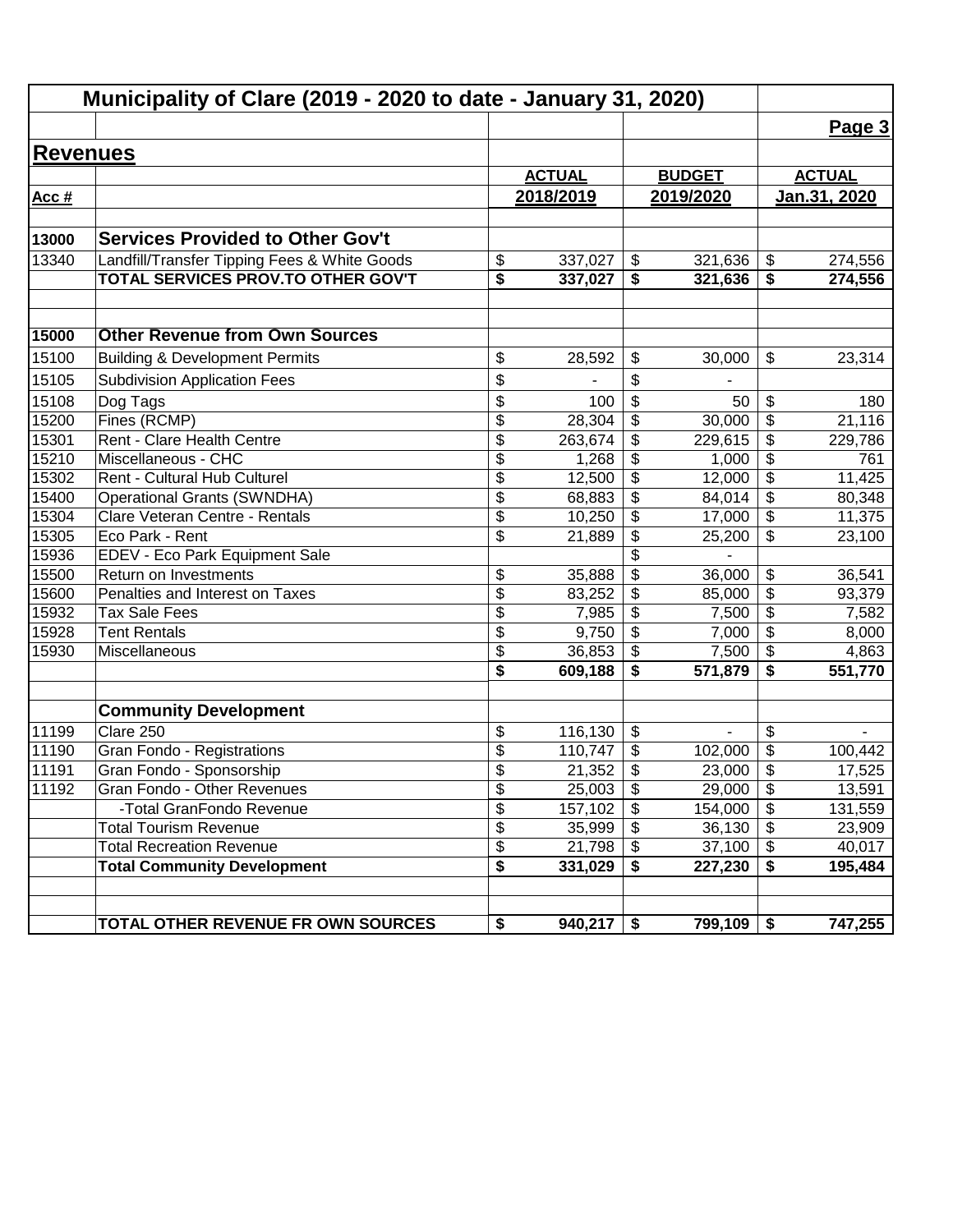|          | Municipality of Clare (2019 - 2020 to date - January 31, 2020) |               |               |               |              |
|----------|----------------------------------------------------------------|---------------|---------------|---------------|--------------|
|          |                                                                |               |               |               | Page 4       |
| Revenues |                                                                |               |               |               |              |
|          |                                                                |               |               |               |              |
|          |                                                                |               |               |               |              |
|          |                                                                | <b>ACTUAL</b> | <b>BUDGET</b> | <b>ACTUAL</b> |              |
| ACC#     |                                                                | 2018/2019     | 2019/2020     |               | Jan.31, 2020 |
|          | <b>Unconditional Transfers from Other Gov'ts</b>               |               |               |               |              |
| 16281    | Equalization Grant                                             | \$<br>223,087 | \$<br>223,087 | \$            | 167,316      |
| 12009    | Grants - CMA                                                   |               |               | \$            | 13,173       |
| 12009    | Doctors NS                                                     |               |               | \$            | 5,000        |
| 12009    | PNS - Bilingualism                                             | \$<br>40,000  | \$<br>135,000 |               |              |
|          | TOTAL UNCONDITIONAL TRANSFERS FR OTHER GOV'TS \$               | 263,087       | 358,087       | S.            | 185,489      |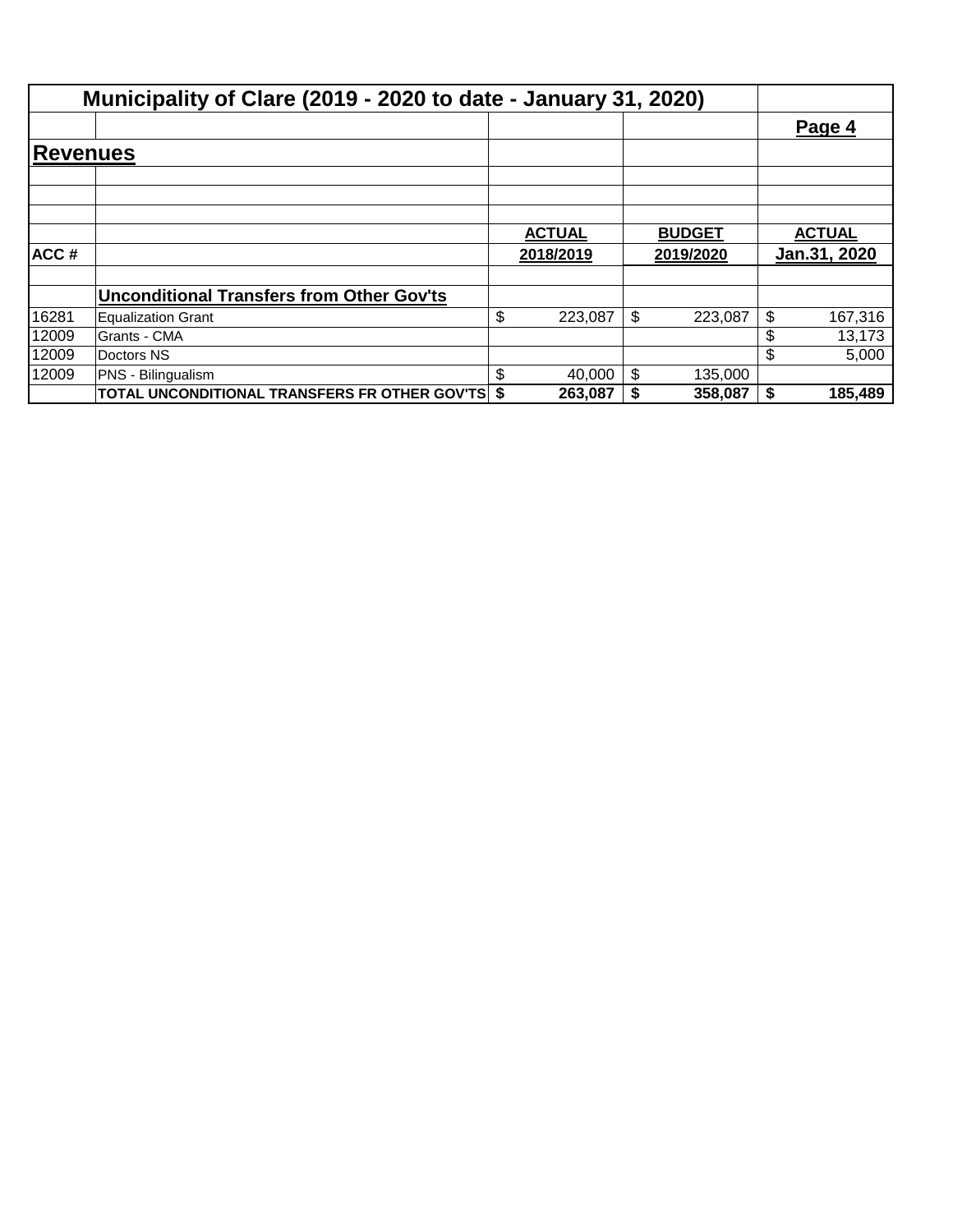|                             | <b>Expenditures</b>                                                          |          |                         |                                        |                   |                          | Page 5                  |
|-----------------------------|------------------------------------------------------------------------------|----------|-------------------------|----------------------------------------|-------------------|--------------------------|-------------------------|
| 21243                       | Low Income Exemptions & Appeals                                              | \$       | 93,600                  | \$                                     | 225,000           | \$                       | 127,325                 |
| 21244                       |                                                                              |          |                         |                                        |                   |                          |                         |
|                             |                                                                              |          | <b>ACTUAL</b>           |                                        | <b>BUDGET</b>     |                          | <b>ACTUAL</b>           |
| ACC#                        |                                                                              |          | 2018/2019               |                                        | 2019/2020         |                          | Jan.31, 2020            |
|                             | <b>GENERAL GOVERNMENT SERVICES</b>                                           |          |                         |                                        |                   |                          |                         |
|                             | <b>Warden and Council</b>                                                    |          |                         |                                        |                   |                          |                         |
| $\overline{21110}$<br>21111 | Council Honorarium                                                           | \$<br>\$ | 171,589<br>25,027       | \$                                     | 194,228           | \$                       | 164,347<br>20.259       |
|                             | Council - Mileage, & Conferences<br>Sub-Total                                | \$       | 196,616                 | \$<br>\$                               | 30,000<br>224,228 | \$<br>\$                 | 184,606                 |
|                             |                                                                              |          |                         |                                        |                   |                          |                         |
|                             | <b>Administration-Salaries</b>                                               | \$       | 299,581                 | \$                                     | 397,817           | \$                       | 336,021                 |
|                             | CAO /Executive Assistant /                                                   |          |                         |                                        |                   |                          |                         |
|                             | Director of Finance/ Tax Clerk /                                             |          |                         |                                        |                   |                          |                         |
|                             | <b>Accounting Clerk /Communications Officer</b>                              |          |                         |                                        |                   |                          |                         |
|                             | <b>Administration-Other</b>                                                  |          |                         |                                        |                   |                          |                         |
| 20020                       | C.P.P.                                                                       | \$       | 18,345                  | \$                                     | 19,968            | \$                       | 19,123                  |
| 20030                       | EI                                                                           | \$       | 6,441                   | \$                                     | 6,840             | \$                       | 5,956                   |
| 20040<br>20060              | Pension Plan<br>Insurance                                                    | \$<br>\$ | 19,005<br>9,604         | \$<br>\$                               | 23,153<br>13,838  | \$<br>\$                 | 19,279<br>13,015        |
| 21112                       | Simultaneous Translation                                                     | \$       | 11,841                  | \$                                     | 24,000            | \$                       | 5,651                   |
| 21113                       | <b>Translation of Documents</b>                                              | \$       |                         | \$                                     | 19,500            | \$                       |                         |
| 21241                       | Clerk's Pension (Delphis until 1993)                                         | \$       | 730                     | \$                                     | 1,000             | \$                       |                         |
| 21242                       | IT Support / Procom & Hosting                                                | \$       | 26,619                  | \$                                     | 25,000            | \$                       | 22,106                  |
|                             | <b>IT Maintenance Contract</b>                                               |          |                         | \$                                     |                   |                          | Capital                 |
| 21282                       | Newsletter (4 publications)                                                  | \$       | 1,355                   | \$                                     | 2,000             | \$                       | 2,440                   |
| 21283                       | Home Page\Production\Mun Website\U-Stream                                    | \$       | 1,602                   | \$                                     | 4,500             | \$                       | 1,445                   |
| 21285                       | <b>General Repairs</b>                                                       | \$       | 11,721                  | \$                                     | 5,000             | \$                       | 2,223                   |
| 21286                       | Lawn Maint / Snow Removal/ Landscaping                                       | \$       | 3,605                   | \$                                     | 5,000             | \$                       | 2,734                   |
| 21288                       | Janitor salaries                                                             | \$       | 11,330                  | \$                                     | 12,511            | \$                       | 9,888                   |
| 21289<br>21290              | <b>Heating fuel</b>                                                          | \$<br>\$ | 8,506                   | \$<br>\$                               | 9,000<br>21,000   | \$<br>\$                 | 5,606<br>20,712         |
| 21291                       | Postage<br>Supplies                                                          | \$       | 19,923<br>11,778        | \$                                     | 12,000            | \$                       | 8,062                   |
| 21293                       | Solicitor                                                                    | \$       | 9,474                   | \$                                     | 13,000            | \$                       | 10,577                  |
| 21294                       | Promotional Materials/Advertising                                            | \$       | 8,105                   | \$                                     | 5,000             | \$                       | 4,248                   |
| 21295                       | Hydro                                                                        | \$       | 10,402                  | \$                                     | 11,000            | \$                       | 8,125                   |
| 21296                       | <b>Equipment Rental</b>                                                      | \$       | 8,232                   | \$                                     | 9,000             | \$                       | 7,200                   |
| 21297                       | Advertising                                                                  | \$       | 5,508                   | $\overline{\mathbf{e}}$                | 5,500             | \$                       | 1,930                   |
| 21298                       | Telephone/Fax/Internet                                                       | \$       | $9,795$ \$              |                                        | 10,500            | $\overline{\mathcal{L}}$ | 8,887                   |
| 21299                       | <b>Auditors</b>                                                              | \$       | 33,756                  | $\sqrt{3}$                             | 36,000            | \$                       | 27,898                  |
| 21300                       | Tax Sale Expense                                                             | \$       | 6,358                   | $\sqrt{3}$                             | 7,500             | \$                       | 1,109                   |
| 21301<br>21303              | Workmen's Compensation<br><b>Briefs/Presentations/Speeches</b>               | \$<br>\$ | 4,696<br>$\blacksquare$ | $\overline{\$}$<br>\$                  | 4,842<br>1,500    | \$<br>\$                 | 3,872<br>$\blacksquare$ |
| 21304                       | NSFM (membership)                                                            | \$       | 5,209                   | \$                                     | 5,500             | \$                       | 5,824                   |
| 21305                       | FCM (membership)                                                             | \$       | 1,808                   | $\overline{\boldsymbol{\mathfrak{s}}}$ | 1,831             | \$                       | 1,660                   |
| 21306                       | AMA (membership)                                                             | \$       | 1,048                   | \$                                     | 688               | \$                       | 688                     |
| 21308                       | Banking Fees & Debit                                                         | \$       | 7,370                   | \$                                     | 8,000             | \$                       | 6,500                   |
| 21309                       | Misc                                                                         | \$       | 5,660                   | \$                                     | 6,000             | \$                       | 5,484                   |
| 21311                       | Office Equipment & Small Furniture                                           | \$       | 11,220                  | \$                                     | 2,500             | \$                       | 94                      |
| 21312                       | <b>Special Events</b>                                                        | \$       | 5,572                   | \$                                     | 6,000             | \$                       | 6,425                   |
| 21314                       | <b>US Exchange</b>                                                           | \$       | $(1,150)$ \$            |                                        | $\blacksquare$    | \$                       | (924)                   |
| 21248                       | <b>Assessment Services</b>                                                   | \$       | 252,765                 | \$                                     | 255,932           | \$                       | 255,932                 |
| 21910<br>21920              | Election/Plebiscite/Boundary Review/other<br>Mileage/ Training / Conferences | \$<br>\$ | 9,057<br>16,447         | \$<br>\$                               | 5,000<br>23,000   | \$<br>\$                 | 482<br>18,971           |
| 21930                       | Insurance (Property/Liability)                                               | \$       | 36,789                  | \$                                     | 31,757            | \$                       | 31,756                  |
| 21950                       | <b>Grants to Organizations</b>                                               | \$       | 31,332                  | \$                                     | 40,000            | \$                       | 24,393                  |
|                             | Internet Project                                                             |          |                         | \$                                     | 20,642            |                          |                         |
|                             | <b>HR Policies Manual Update</b>                                             | \$       | 15,030                  | \$                                     | $\blacksquare$    | \$                       |                         |
|                             |                                                                              |          |                         |                                        |                   |                          |                         |
|                             | <b>Sub-Total</b>                                                             | \$       | 956,469                 | \$                                     | 1,112,819         | \$                       | 905,394                 |
|                             |                                                                              |          |                         |                                        |                   |                          |                         |
|                             | TOTAL GENERAL GOVERNMENT SERVICES                                            | \$       | 1,153,085               | \$                                     | 1,337,047         | \$                       | 1,090,000               |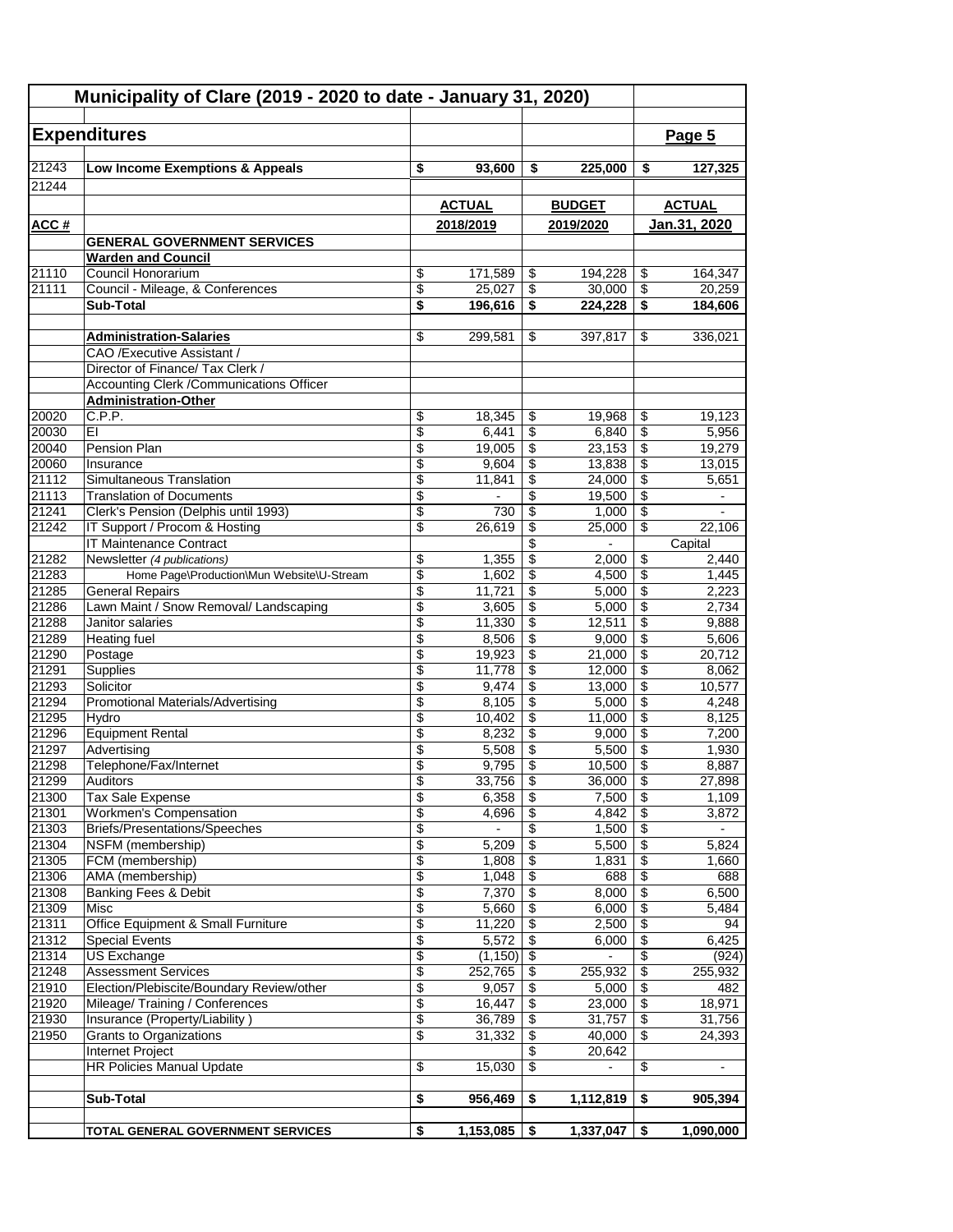|                | Municipality of Clare (2019 - 2020 to date - January 31, 2020)                         |                 |                  |          |                  |                                            | Page 6           |
|----------------|----------------------------------------------------------------------------------------|-----------------|------------------|----------|------------------|--------------------------------------------|------------------|
|                | <b>Expenditures</b>                                                                    |                 |                  |          |                  |                                            |                  |
|                |                                                                                        |                 |                  |          |                  |                                            |                  |
|                | <b>PROTECTIVE SERVICES</b>                                                             |                 |                  |          |                  |                                            |                  |
|                |                                                                                        |                 | <b>ACTUAL</b>    |          | <b>BUDGET</b>    |                                            | <b>ACTUAL</b>    |
| ACC#           |                                                                                        |                 | 2018/2019        |          | 2019/2020        |                                            | Jan.31, 2020     |
|                |                                                                                        |                 |                  |          |                  |                                            |                  |
| 22120          | <b>RCMP Administration</b><br><b>RCMP Costs (7 members)</b>                            | \$              | 1,101,632        | \$       | 1,115,953        | \$                                         | 1,112,576        |
| 22121          | <b>Prosecution Services</b>                                                            | \$              | 10,013           | \$       | 13,500           | \$                                         | 4,313            |
| 22130          | <b>DNA Testing</b>                                                                     | \$              | 4,714            | \$       | 7,000            | \$                                         | 4,785            |
|                | <b>Total RCMP</b>                                                                      | \$              | 1,116,359        | \$       | 1,136,453        | \$                                         | 1,121,674        |
| 22310          | <b>Corrections</b>                                                                     | \$              | 120,586          | \$       | 119,885          | \$                                         | 89,913           |
|                | <b>Total Jails</b>                                                                     | \$              | 120,586          | \$       | 119,885          | \$                                         | 89,913           |
|                |                                                                                        |                 |                  |          |                  |                                            |                  |
|                | <b>Other Law Enforcement</b>                                                           |                 |                  |          |                  |                                            |                  |
| 22290          | <b>By-Law Enforcement</b>                                                              | \$              |                  | \$       | 1,000            | \$                                         |                  |
| 22990          | <b>Unsightly Premises</b>                                                              | \$              | 730              | \$       | 1,000            | \$                                         |                  |
| 22930          | <b>Animal Control</b><br><b>Total Other Law Enforcement</b>                            | \$<br>\$        | 21,600<br>22,330 | \$<br>\$ | 21,600<br>23,600 | \$<br>$\overline{\boldsymbol{\mathsf{s}}}$ | 19,915<br>19,915 |
|                |                                                                                        |                 |                  |          |                  |                                            |                  |
|                | <b>Fire Departments</b>                                                                |                 |                  |          |                  |                                            |                  |
| 22400          | Fire Departments - General Operations                                                  | \$              | 269,509          | \$       | 260,956          | \$                                         | 261,460          |
| 22404          | Level I - Training                                                                     | $\overline{\$}$ | 4,950            | \$       | 5,000            | \$                                         | 4,800            |
| 22405          | Fire Dept - Members Appreciation                                                       | \$              | 4,846            | \$       | 5,000            | \$                                         | 4,450            |
| 22403          | Fire Dept - Assessment                                                                 | \$              | 19,599           | \$       | 5,000            | \$                                         | 5,091            |
| 22401          | St-Bernard Building Int.-Short and Long Term Debt<br>Fire Department (Shared Services) | \$              | 5,864            | \$<br>\$ | 18,540<br>14,400 | \$<br>\$                                   | 18,540<br>16,484 |
|                | <b>Sub Total Fire Departments</b>                                                      | \$              | 304,768          | \$       | 308,896          | \$                                         | 310,825          |
| 22402          | New Capital Purchases from Area Rate                                                   | \$              | 109,299          | \$       | 123,293          | \$                                         | 72,606           |
|                | Equipment Purchase as per Vehicle Assessment                                           |                 |                  | \$       | 350,000          | \$                                         | 159,900          |
|                | Principal on Municipal Capital Loan                                                    | \$              | 103,453          | \$       | 100,000          | \$                                         |                  |
| 29000          | Fire Dept Int.-Short and Long Term Debt                                                | \$              | 20,595           | \$       | 15,166           | \$                                         | 15,166           |
|                | <b>Total - Fire Departments</b>                                                        | \$              | 538,115          | \$       | 897,355          | \$                                         | 558,497          |
|                | <b>EMO &amp; Other</b>                                                                 |                 |                  |          |                  |                                            |                  |
| 22510          | <b>EMO Operations, etc</b>                                                             | \$              | 4,858            | \$       | 10,000           | \$                                         | 5,714            |
| 22511          | Clare Search and Rescue                                                                | \$              | $5,000$          | \$       | $5,000$   \$     |                                            | 5,000            |
| 22515          | Signage                                                                                | \$              | 939              | \$       | 5,500            | \$                                         |                  |
| 22520          | 911 Civic Numbering<br><b>Total - EMO</b>                                              | \$<br>\$        | 10,797           | \$<br>\$ | 1,000<br>21,500  | \$<br>\$                                   | 10,714           |
|                |                                                                                        |                 |                  |          |                  |                                            |                  |
|                | <b>Building Inspections &amp;</b><br><b>Development Officer</b>                        |                 |                  |          |                  |                                            |                  |
| 22292          | Salaries (2)                                                                           | \$              | 110,860          | \$       | 117,094          | \$                                         | 98,846           |
| 22293          | <b>CPP</b>                                                                             | \$              | 4,914            | \$       | 5,204            | $\overline{\$}$                            | 4,399            |
| 22294          | EI                                                                                     | \$              | 2,336            | \$       | 2,375            | \$                                         | 1,977            |
| 22295          | Pension                                                                                | \$              | 6,784            | \$       | 7,164            | \$                                         | 6,048            |
| 22296          | Health Insurance                                                                       | \$              | 4,372            | \$       | 4,477            | \$                                         | 3,942            |
| 22291<br>22298 | <b>Workers Comp</b>                                                                    | \$<br>\$        | 1,758<br>24,361  | \$<br>\$ | 1,677<br>28,000  | \$<br>\$                                   | 1,404<br>17,764  |
| 22299          | <b>Conventions &amp; Training</b><br>Supplies                                          | \$              | 4,702            | \$       | 5,000            | \$                                         | 2,586            |
| 22300          | Truck Repairs & Gas                                                                    | \$              | 3,797            | \$       | 6,000            | \$                                         | 4,518            |
|                | <b>Total Building Inspections</b>                                                      | \$              | 163,882          | \$       | 176,991          | \$                                         | 141,485          |
|                |                                                                                        |                 |                  |          |                  |                                            |                  |
| 22910          | <b>Security for Seniors</b>                                                            | \$              | 37,054           | \$       | 37,869           | \$                                         | 37,869           |
|                | <b>Total Security for Seniors</b>                                                      | \$              | 37,054           | \$       | 37,869           | \$                                         | 37,869           |
|                | <b>TOTAL PROTECTIVE SERVICES</b>                                                       |                 | \$2,009,123      |          | \$2,413,653      |                                            | \$1,980,067      |
|                |                                                                                        |                 |                  |          |                  |                                            |                  |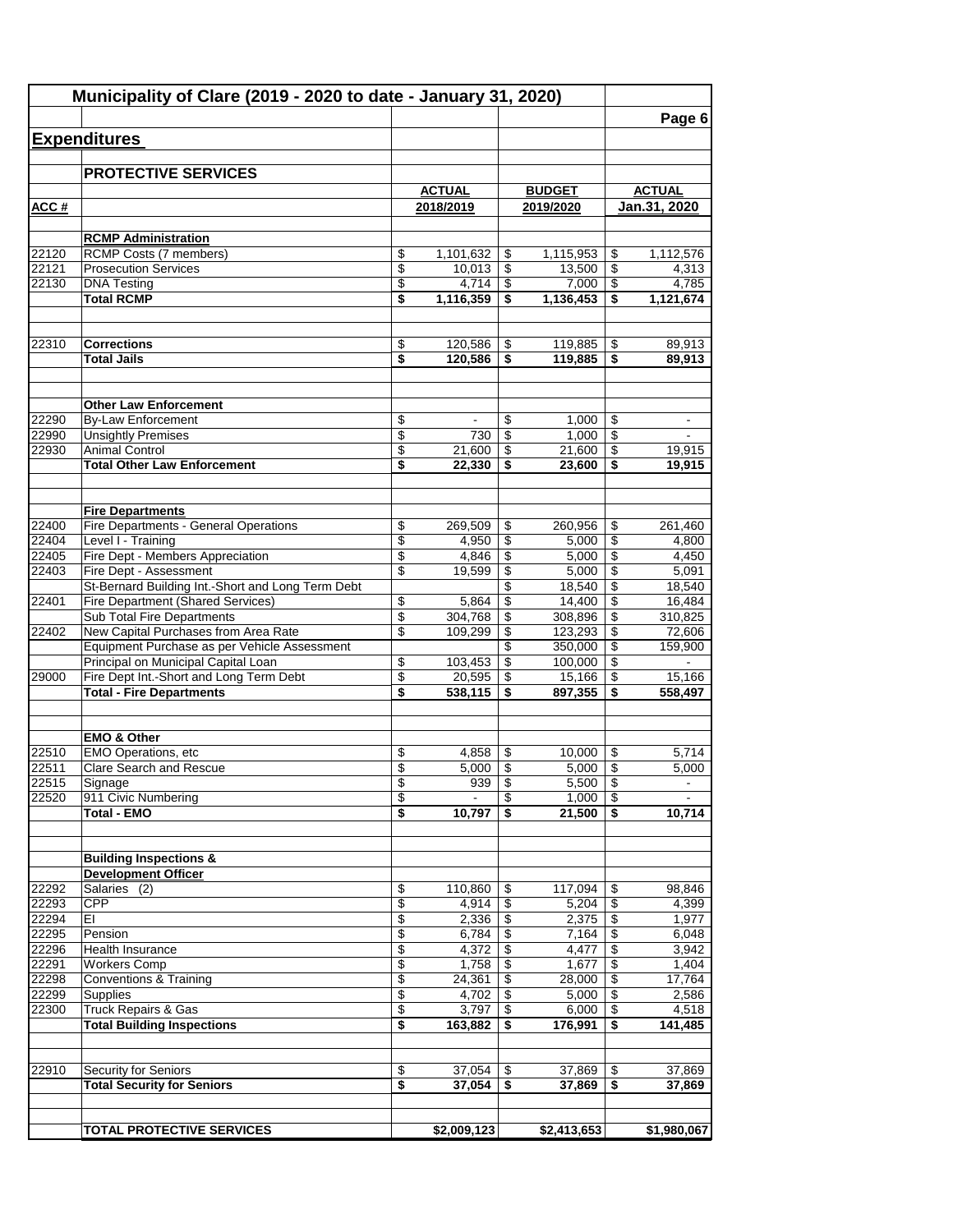|        | Municipality of Clare (2019 - 2020 to date - January 31, 2020) |               |           |                         |               |              |               |
|--------|----------------------------------------------------------------|---------------|-----------|-------------------------|---------------|--------------|---------------|
|        |                                                                |               |           |                         |               |              | Page 7        |
|        | <b>Expenditures</b>                                            |               |           |                         |               |              |               |
|        |                                                                |               |           |                         |               |              |               |
|        | <b>TRANSPORTATION SERVICES</b>                                 |               |           |                         |               |              |               |
|        |                                                                |               |           |                         |               |              |               |
|        |                                                                | <b>ACTUAL</b> |           |                         | <b>BUDGET</b> |              | <b>ACTUAL</b> |
| Acct # |                                                                |               | 2018/2019 | 2019/2020               |               | Jan.31, 2020 |               |
|        | <b>Public Transit</b>                                          |               |           |                         |               |              |               |
| 23500  | <b>Transport de Clare</b>                                      | \$            | 23,000    | \$                      | 25,000        | \$           | 25,000        |
|        | <b>Sub-Total</b>                                               | \$            | 23,000    | \$                      | 25,000        | \$           | 25,000        |
|        |                                                                |               |           |                         |               |              |               |
|        | <b>Sidewalks/Street Lights/Roads</b>                           |               |           |                         |               |              |               |
| 23230  | <b>Repairs to Sidewalks</b>                                    | \$            | 156       | \$                      | 500           | \$           |               |
| 23232  | Sidewalks - Snow Removal                                       | \$            | 41,820    | \$                      | 43,911        | \$           | 21,956        |
| 23250  | <b>Street Lights Area Rate</b>                                 | \$            | 18,748    | \$                      | 22,700        | \$           | 15,655        |
| 23240  | Engineering roads                                              | \$            |           | \$                      |               |              |               |
| 23244  | Community Cleanup Program - (\$150/km)                         | \$            | 9,213     | \$                      | 10,000        | \$           | 8,901         |
|        | <b>Sub-Total</b>                                               | \$            | 69,938    | \$                      | 77,111        | \$           | 46,512        |
|        |                                                                |               |           |                         |               |              |               |
|        | <b>TOTAL TRANSP. SERVICES</b>                                  | \$            | 92,938    | \$                      | 102,111       | \$           | 71,512        |
|        |                                                                |               |           |                         |               |              |               |
|        |                                                                |               |           |                         |               |              |               |
|        | <b>DEBT CHARGES</b>                                            |               |           |                         |               |              |               |
| 28995  | Principal-CHC Loan (Yr.11 of 20)                               | \$            | 125,000   | $\sqrt[6]{\frac{1}{2}}$ | 125,000       | \$           | 125,000       |
| 28995  | Principal - Fire Dept Loan (Yr 6 of 15)                        | \$            | 53,333    | \$                      | 53,333        | \$           | 53,333        |
| 28995  | Principal -St-Bernard Firehall Loan (Yr 1 of 20)               |               |           |                         | 28,851        | \$           | 28,851        |
|        | <b>TOTAL PRINCIPAL DEBT CHARGES</b>                            | \$            | 178,333   | \$                      | 207,184       | \$           | 207,184       |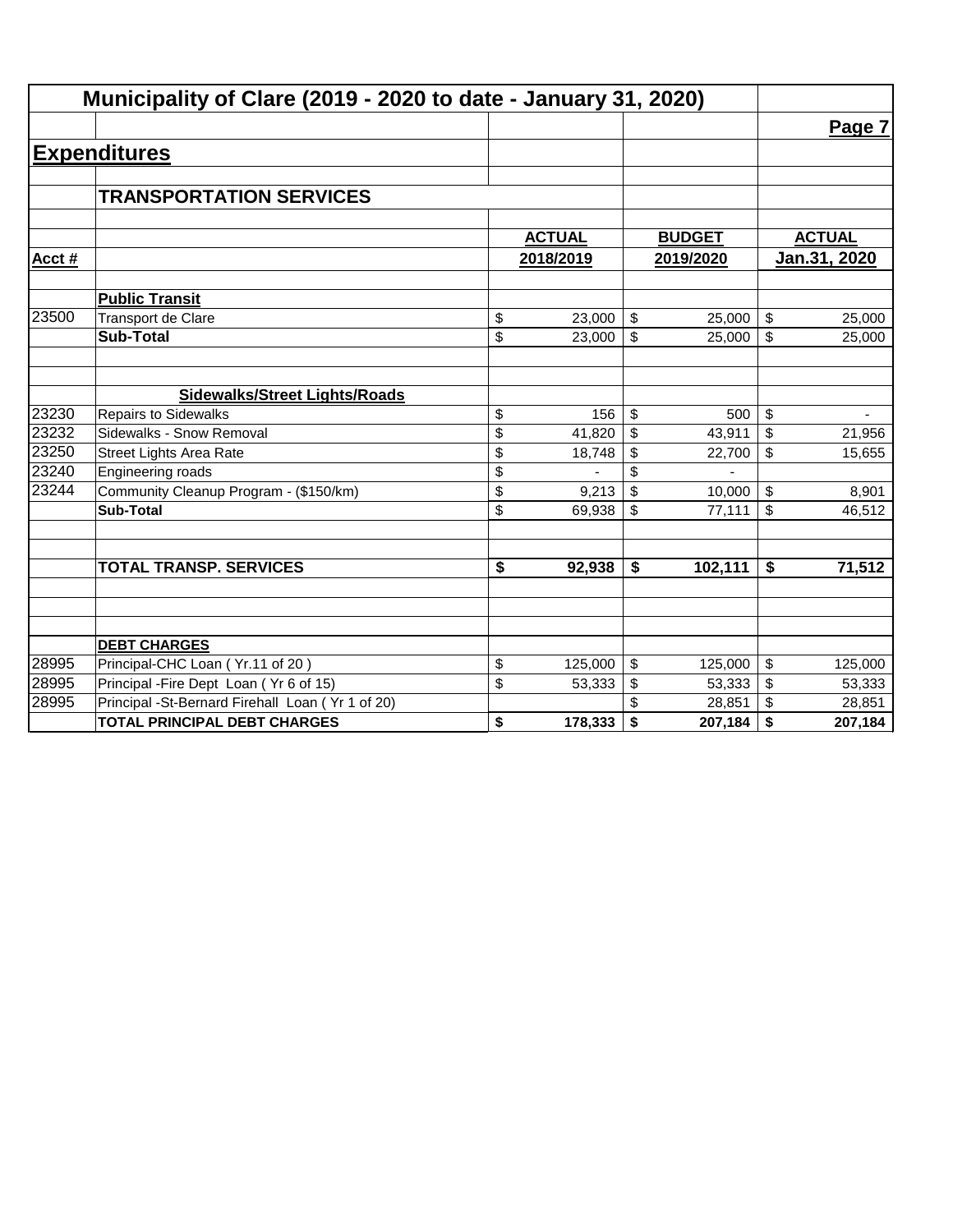|         |                                             |               |                                      |              |                            | Page 8       |  |
|---------|---------------------------------------------|---------------|--------------------------------------|--------------|----------------------------|--------------|--|
|         | <b>Expenditures</b>                         |               |                                      |              |                            |              |  |
|         |                                             | <b>ACTUAL</b> |                                      |              | <b>ACTUAL</b>              |              |  |
| Acc $#$ | <b>ENVIRONMENTAL HEALTH SERVICES</b>        | 2018/2019     |                                      |              |                            | Jan.31, 2020 |  |
|         |                                             |               |                                      | 2019/2020    |                            |              |  |
|         | <b>Sewer - General Operations</b>           |               |                                      |              |                            |              |  |
| 24200   | <b>Training and Conferences</b>             | \$<br>2,874   | \$                                   | 3,500        | \$                         | 3,594        |  |
| 24210   | Wages - 1 FTE & 1 Seasonal                  | \$<br>80,316  | \$                                   | 81,047       | \$                         | 67,021       |  |
| 24216   | <b>CPP</b>                                  | \$<br>3,672   | \$                                   | 3,776        | \$                         | 3,165        |  |
| 24217   | EI                                          | \$<br>1,823   | \$                                   | 1,797        | \$                         | 1,481        |  |
| 24218   | Pension Plan                                | \$<br>3,756   | \$                                   | 4,669        | \$                         | 3,842        |  |
| 24219   | Group Insurance                             | \$<br>2,681   | \$                                   | 2,756        | \$                         | 2,342        |  |
| 24222   | <b>Workers Comp</b>                         | \$<br>1,292   | $\overline{\mathbf{3}}$              | 1,208        | \$                         | 999          |  |
| 24221   | Truck Maintenance, & Gas                    | \$<br>6,715   | \$                                   | 7,845        | \$                         | 8,230        |  |
| 24223   | Public Works Garage (Belliveau Cove)        | \$<br>4,162   | \$                                   | 7,000        | \$                         | 2,051        |  |
| 24295   | Snow Removal (all locations)                | \$<br>1,631   | \$                                   | 3,300        | \$                         | 1,722        |  |
|         | <b>Sub-Total Sewer - General Operations</b> | \$<br>108,923 | \$                                   | 116,897      | \$                         | 94,446       |  |
|         |                                             |               |                                      |              |                            |              |  |
|         | <b>Sewage Treatment Plant Operations</b>    |               |                                      |              |                            |              |  |
|         | Meteghan                                    |               |                                      |              |                            |              |  |
| 24211   | Sewer Hydro                                 | \$<br>17,276  | \$                                   | 18,500       | $\boldsymbol{\mathsf{\$}}$ | 13,848       |  |
| 24212   | Supplies & Repairs                          | \$<br>17,689  | \$                                   | 14,300       | \$                         | 17,543       |  |
| 24214   | Testing                                     | \$<br>2,056   | \$                                   | 2,500        | $\sqrt[6]{3}$              | 1,804        |  |
|         | <b>Sub-Total Meteghan</b>                   | \$<br>37,020  | \$                                   | 35,300       | \$                         | 33,195       |  |
|         | <b>Sewage Treatment Plant Operations</b>    |               |                                      |              |                            |              |  |
|         | <b>Church Point</b>                         |               |                                      |              |                            |              |  |
| 24241   | Hydro                                       | \$<br>8,542   | \$                                   | 9,500        | $\sqrt[6]{\frac{1}{2}}$    | 6,100        |  |
| 24242   | Supplies & Repairs                          | \$<br>5,297   | \$                                   | 6,150        | $\sqrt[6]{\frac{1}{2}}$    | 7,235        |  |
| 24244   | Testing                                     | \$<br>2,056   | \$                                   | 2,500        | \$                         | 1,804        |  |
|         | <b>Sub-Total Church Point</b>               | \$<br>15,895  | \$                                   | 18,150       | \$                         | 15,139       |  |
|         |                                             |               |                                      |              |                            |              |  |
|         | <b>Belliveau Cove</b>                       |               |                                      |              |                            |              |  |
| 24290   | Hydro                                       | \$<br>7,539   | \$                                   | 7,800        | \$                         | 6,293        |  |
| 24291   | Supplies & Repairs                          | \$<br>9,527   | \$                                   | $7,650$ \ \$ |                            | 7,071        |  |
| 24292   | Testing                                     | \$<br>2,056   | $\$\$                                | $2,500$ \$   |                            | 1,620        |  |
|         | <b>Sub-Total Belliveau Cove</b>             | \$<br>19,121  | $\overline{\boldsymbol{\mathsf{s}}}$ | $17,950$ \$  |                            | 14,984       |  |
| 24201   | Insurance - Sewer Systems                   | \$<br>3,663   | \$                                   | 8,624        | $\$\,$                     | 8,624        |  |
|         | <b>Sub-Total Insurance</b>                  | \$<br>3,663   | $\overline{\boldsymbol{\mathsf{s}}}$ | 8,624        | $\overline{\bullet}$       | 8,624        |  |
|         |                                             |               |                                      |              |                            |              |  |
|         | <b>TOTAL SEWER COSTS</b>                    | \$<br>184,622 | \$                                   | 196,921      | \$                         | 166,388      |  |
|         |                                             |               |                                      |              |                            |              |  |
|         |                                             |               |                                      |              |                            |              |  |
|         |                                             |               |                                      |              |                            |              |  |
|         |                                             |               |                                      |              |                            |              |  |
|         |                                             |               |                                      |              |                            |              |  |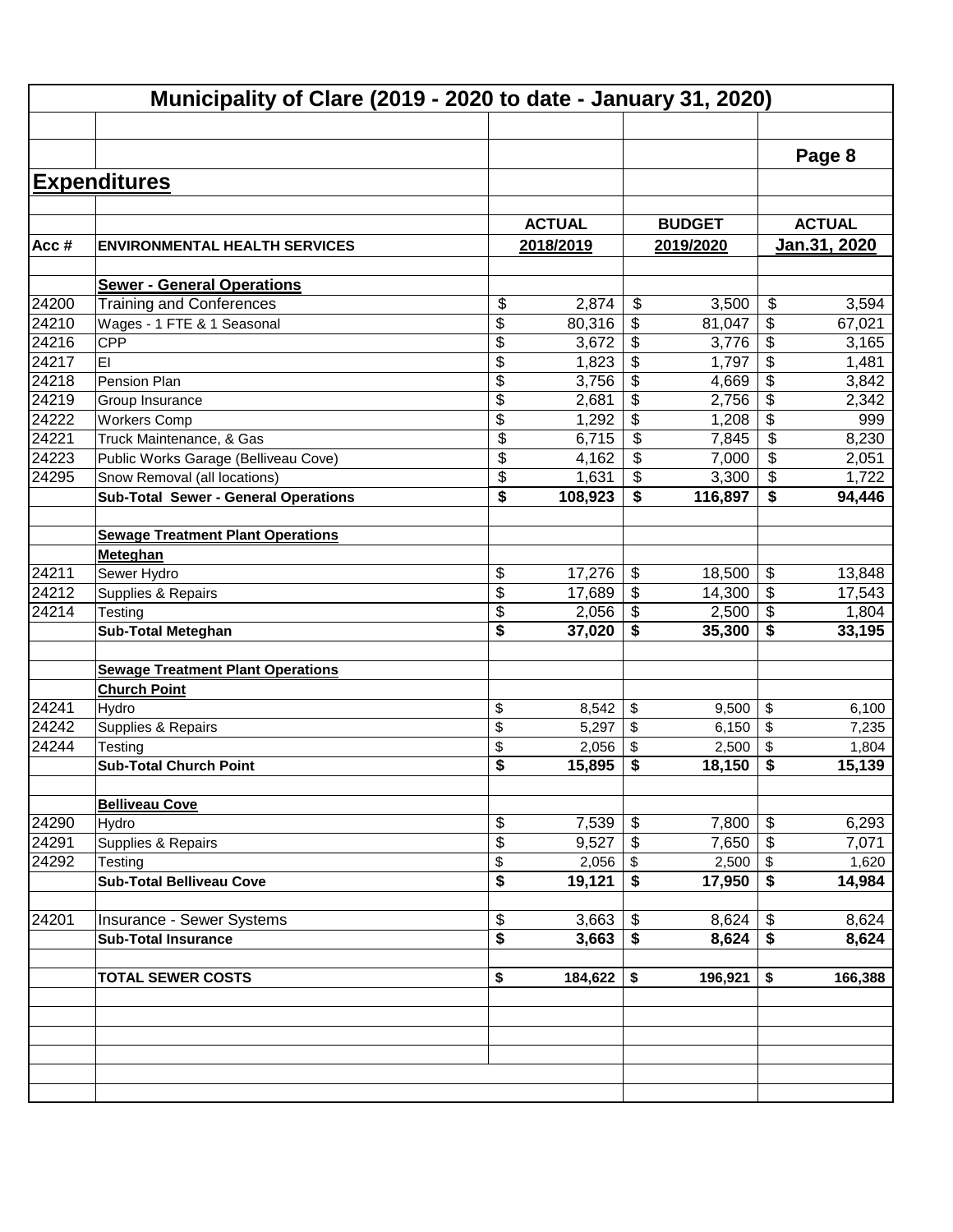|       | Municipality of Clare (2019 - 2020 to date - January 31, 2020) |                 |               |                          |               |                          |               |  |  |  |
|-------|----------------------------------------------------------------|-----------------|---------------|--------------------------|---------------|--------------------------|---------------|--|--|--|
|       |                                                                |                 |               |                          |               |                          | Page 9        |  |  |  |
|       | <b>IENVIRONMENTAL HEALTH SERVICES - CONT'D</b>                 |                 |               |                          |               |                          |               |  |  |  |
|       |                                                                |                 |               |                          |               |                          |               |  |  |  |
|       | <b>Expenditures</b>                                            |                 |               |                          |               |                          |               |  |  |  |
|       |                                                                |                 |               |                          |               |                          |               |  |  |  |
|       |                                                                |                 | <b>ACTUAL</b> |                          | <b>BUDGET</b> |                          | <b>ACTUAL</b> |  |  |  |
| Acc#  | <b>SOLID WASTE SERVICES</b>                                    |                 | 2018/2019     |                          | 2019/2020     |                          | Jan.31, 2020  |  |  |  |
|       |                                                                |                 |               |                          |               |                          |               |  |  |  |
|       | <b>Garbage/Collection\Tipping Fees/Other</b>                   |                 |               |                          |               |                          |               |  |  |  |
| 24320 | Garbage & Waste Collections                                    | \$              | 438,543       | \$                       | 460,471       | \$                       | 381,854       |  |  |  |
| 24300 | <b>Transfer Station Operations</b>                             | \$              | 36,216        | \$                       | 59,500        | $\overline{\$}$          | 52,486        |  |  |  |
| 24301 | <b>Landfill Closure</b>                                        | \$              | 42,883        | \$                       | 47,700        | \$                       | 25,543        |  |  |  |
| 24321 | Recycling - Tipping Fees (Blue Bags)                           | $\overline{\$}$ | 103,930       | \$                       | 105,000       | $\overline{\$}$          | 81,612        |  |  |  |
| 24322 | Organic Tipping Fees                                           | \$              | 65,961        | \$                       | 70,000        | $\overline{\mathcal{L}}$ | 59,059        |  |  |  |
| 24304 | Queens Tipping Fees (\$102.26)                                 | $\overline{\$}$ | 347,368       | $\overline{\mathcal{L}}$ | 355,000       | $\overline{\mathcal{L}}$ | 308,623       |  |  |  |
| 24342 | Solid Waste Schedules, Green Carts, etc                        | \$              | 9,464         | \$                       | 10,000        | $\overline{\mathcal{L}}$ | 6,021         |  |  |  |
| 24340 | Landfill Wages (3)                                             | $\overline{\$}$ | 133,783       | \$                       | 140,591       | \$                       | 116,653       |  |  |  |
| 24343 | <b>CPP</b>                                                     | \$              | 6,065         | \$                       | 6,266         | \$                       | 5,428         |  |  |  |
| 24344 | EI                                                             | \$              | 3,089         | \$                       | 3,238         | \$                       | 2,637         |  |  |  |
| 24345 | Pension Plan                                                   | \$              | 7,315         | \$                       | 8,313         | \$                       | 6,983         |  |  |  |
| 24346 | <b>Health Insurance</b>                                        | \$              | 1,419         | \$                       | 1,453         | \$                       | 1,246         |  |  |  |
| 24347 | <b>Workers Comp</b>                                            | \$              | 2,151         | \$                       | 2,292         | \$                       | 1,738         |  |  |  |
| 24348 | Property Insurance                                             | \$              | 2,502         | \$                       | 3,013         | \$                       | 3,013         |  |  |  |
| 24341 | Waste Check (Administration)                                   | \$              | 23,433        | \$                       | 23,433        | \$                       | 23,386        |  |  |  |
| 24303 | Illegal Dump Clean-Up                                          | \$              | 600           | \$                       | 4,500         | \$                       | 3,411         |  |  |  |
| 24349 | Miscellaneous                                                  | \$              |               |                          |               |                          |               |  |  |  |
|       | <b>Sub-Total Garbage</b>                                       | \$              | 1,224,723     | \$                       | 1,300,769     | \$                       | 1,079,692     |  |  |  |
|       |                                                                |                 |               |                          |               |                          |               |  |  |  |
|       |                                                                |                 |               |                          |               |                          |               |  |  |  |
|       | <b>Total Garbage/Recycling</b>                                 | \$              | 1,224,723     | \$                       | 1,300,769     | \$                       | 1,079,692     |  |  |  |
|       | TOTAL ENVIRONMENTAL HEALTH                                     | \$              | 1,409,345     | \$                       | 1,497,690     | \$                       | 1,246,080     |  |  |  |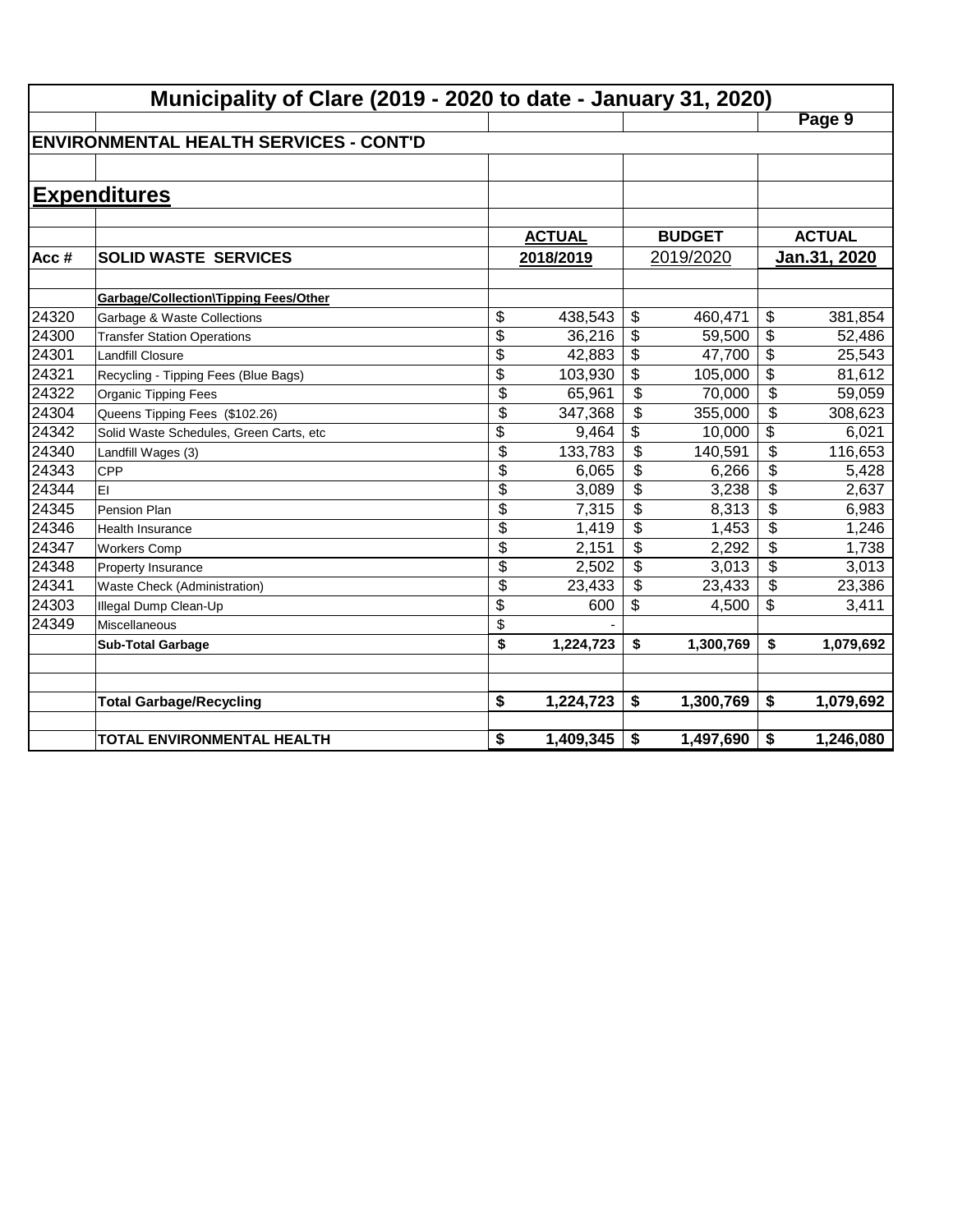| Municipality of Clare (2019 - 2020 to date - January 31, 2020) |                                                      |                                  |                                      |                                    |  |  |  |
|----------------------------------------------------------------|------------------------------------------------------|----------------------------------|--------------------------------------|------------------------------------|--|--|--|
|                                                                |                                                      |                                  |                                      | Page 10                            |  |  |  |
|                                                                | <b>Expenditures</b>                                  |                                  |                                      |                                    |  |  |  |
|                                                                |                                                      |                                  |                                      |                                    |  |  |  |
|                                                                |                                                      |                                  |                                      |                                    |  |  |  |
|                                                                |                                                      | <b>ACTUAL</b>                    | <b>BUDGET</b>                        | <b>ACTUAL</b>                      |  |  |  |
| <b>ACC#</b>                                                    |                                                      | 2018/2019                        | 2019/2020                            | <u>Jan.31, 2020</u>                |  |  |  |
|                                                                | <b>Public Health Services</b>                        |                                  |                                      |                                    |  |  |  |
|                                                                | <b>Clare Health Centre</b>                           |                                  |                                      |                                    |  |  |  |
| 25500                                                          | Adm(Manager/Secretaries/Patient Attendants/Cleaners) | 306989                           | $\boldsymbol{\mathsf{S}}$<br>354,551 | \$<br>257,911                      |  |  |  |
| 25502                                                          | <b>CPP</b>                                           | 12830                            | $\boldsymbol{\mathsf{S}}$<br>14,216  | \$<br>11,330                       |  |  |  |
| 25503                                                          | EI                                                   | 6680                             | $\boldsymbol{\mathsf{S}}$<br>6,859   | $\overline{\$}$<br>5,572           |  |  |  |
| 25504                                                          | Pension                                              | 12062                            | $\overline{\mathbf{3}}$<br>12,328    | $\overline{\$}$<br>12,581          |  |  |  |
| 25505                                                          | <b>Health Insurance</b>                              | 3286                             | $\overline{\mathbf{s}}$<br>3,814     | $\overline{\$}$<br>5,344           |  |  |  |
| 25522                                                          | <b>Workers Comp</b>                                  | 4860                             | $\boldsymbol{\mathsf{S}}$<br>4,623   | $\overline{\$}$<br>3,774           |  |  |  |
| 25510                                                          | <b>Office Supplies</b>                               | 9169                             | \$<br>10,000                         | $\overline{\$}$<br>4,059           |  |  |  |
| 25511                                                          | <b>Medical Supplies</b>                              | 9422                             | \$<br>12,000                         | $\overline{\$}$<br>8,464           |  |  |  |
| 25513                                                          | <b>MedAccess</b>                                     | 7059                             | \$<br>23,391                         | $\overline{\$}$<br>14,308          |  |  |  |
| 25514                                                          | <b>IT Support</b>                                    | 414                              | \$<br>500                            | \$<br>263                          |  |  |  |
| 25515                                                          | Travel/Training                                      | 649                              | $\boldsymbol{\mathsf{S}}$<br>2,500   | $\overline{\$}$<br>2,042           |  |  |  |
| 25520                                                          | Cleaning Supplies (incl.strip & wax floors)          | 6150                             | \$<br>7,000                          | \$<br>4,302                        |  |  |  |
| 25529                                                          | Telephone, Internet, Telehealth                      | 7555                             | \$<br>8,000                          | \$<br>5,834                        |  |  |  |
| 25530                                                          | Hydro                                                | 26559                            | $\boldsymbol{\mathsf{S}}$<br>27,500  | $\overline{\mathcal{L}}$<br>18,000 |  |  |  |
| 25540                                                          | Sewer Services (7 units @ \$200.00 ea)               | 1295                             | \$<br>1,400                          | $\overline{\mathcal{L}}$<br>1,400  |  |  |  |
| 25560                                                          | Snow Removal/Mowing/Gardening                        | 4347                             | \$<br>5,500                          | $\overline{\mathbf{S}}$<br>4,161   |  |  |  |
| 25570                                                          | Maintenance and Repairs                              | 16089                            | \$<br>35,000                         | \$<br>21,411                       |  |  |  |
| 25525                                                          | <b>Small Equipment</b>                               | 5812                             | \$<br>7,000                          | \$<br>5,932                        |  |  |  |
| 25571                                                          | Property Insurance                                   | 4279                             | $\boldsymbol{\mathsf{S}}$<br>5,148   | \$<br>5,148                        |  |  |  |
| 25572                                                          | Misc. Purchases                                      | 1496                             | $\boldsymbol{\mathsf{S}}$<br>5,000   | $\boldsymbol{\mathsf{S}}$<br>1,482 |  |  |  |
|                                                                | <b>Sub-Total</b>                                     | \$<br>447,002                    | 546330                               | \$<br>393,318                      |  |  |  |
|                                                                | <b>New Recruitment</b>                               |                                  |                                      |                                    |  |  |  |
| 25900                                                          | Doctor Recruitment & Incentive                       | 2000                             | $\boldsymbol{\mathsf{S}}$<br>15,000  | \$<br>1,386                        |  |  |  |
|                                                                | <b>Storage Building (Repairs)</b>                    | $\frac{1}{2}$                    | 0                                    |                                    |  |  |  |
|                                                                | <b>Sub-Total</b>                                     | $\overline{\mathbf{s}}$<br>2,000 | $15000$ \$                           | 1,386                              |  |  |  |
|                                                                | <b>Low Income Seniors Housing</b>                    |                                  |                                      |                                    |  |  |  |
| 28233                                                          | Housing Commission - Operating deficit               | \$<br>30,498                     | $35200$ \$                           | 38,841                             |  |  |  |
|                                                                | <b>Sub-Total</b>                                     | \$<br>30,498                     | $35200$ \$                           | 38,841                             |  |  |  |
|                                                                |                                                      |                                  |                                      |                                    |  |  |  |
|                                                                | <b>Sub Total - Public Health Services</b>            | 479,500<br>\$                    | $596530$ \$                          | 433,545                            |  |  |  |
|                                                                |                                                      |                                  |                                      |                                    |  |  |  |
| 29000                                                          | Interest on Short & Long-Term Debt - CHC             | \$<br>78,650                     | $37963$ \$                           | 37,963                             |  |  |  |
|                                                                | <b>Sub Total Interest - CHC</b>                      | \$<br>78,650                     | $37963$ \$                           | 37,963                             |  |  |  |
|                                                                | TOTAL PUBLIC HEALTH SERVICES                         | \$558,150                        | 634493                               | \$471,508                          |  |  |  |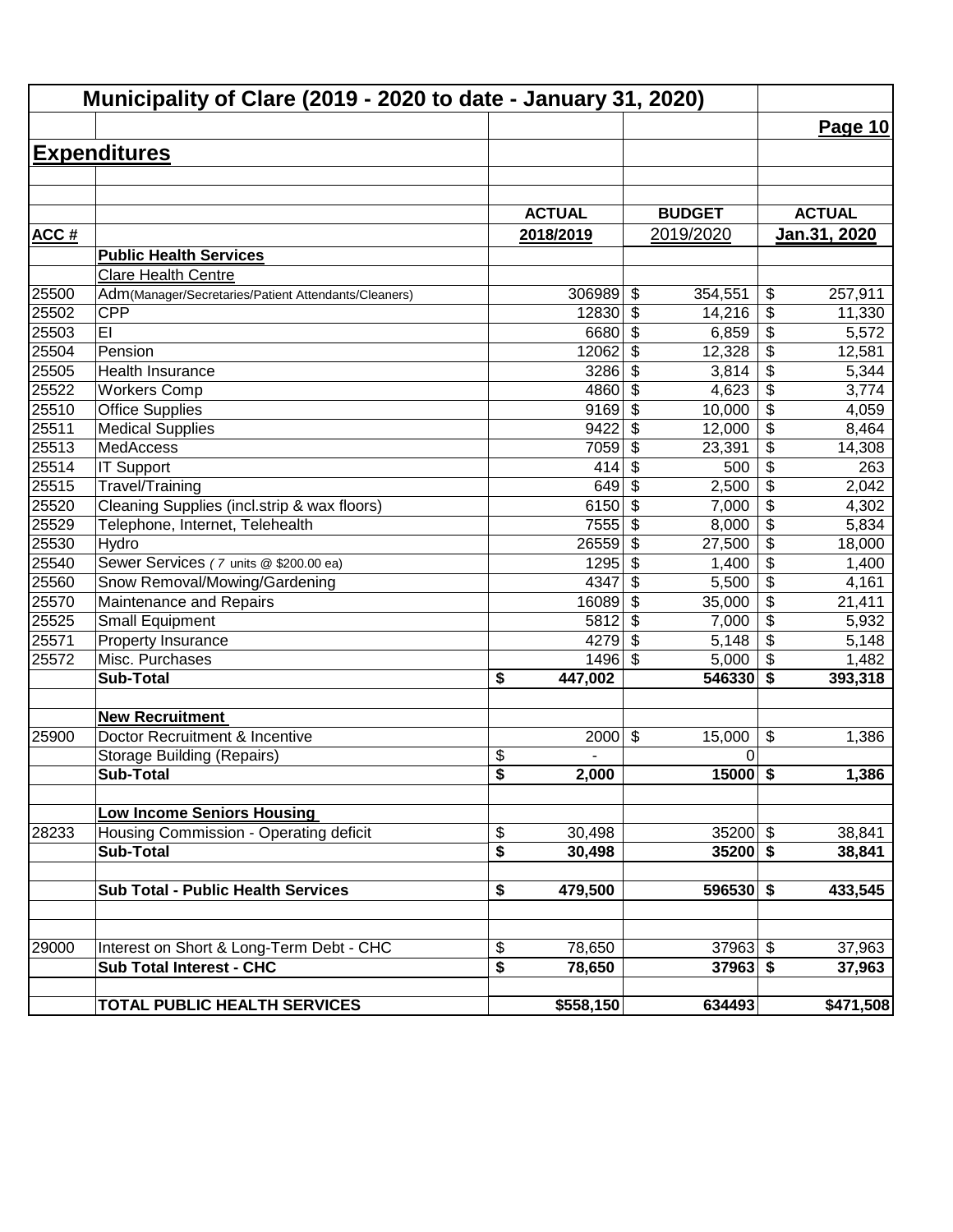|       | Municipality of Clare (2019 - 2020 to date - January 31, 2020) |                                      |               |                 |               |                            |               |
|-------|----------------------------------------------------------------|--------------------------------------|---------------|-----------------|---------------|----------------------------|---------------|
|       | <b>Expenditures</b>                                            |                                      |               |                 |               | Page 11                    |               |
|       | <b>ENVIRONMENTAL DEVELOPMENT SERVICES</b>                      |                                      |               |                 |               |                            |               |
|       |                                                                |                                      | <b>ACTUAL</b> |                 | <b>BUDGET</b> |                            | <b>ACTUAL</b> |
| ACC#  |                                                                |                                      | 2018/2019     |                 | 2019/2020     | Jan.31, 2020               |               |
|       | <b>Environmental Planning &amp; Zoning</b>                     |                                      |               |                 |               |                            |               |
| 26110 | Planning (meetings, etc)                                       | \$                                   | 438           | \$              | 4,000         | $\boldsymbol{\theta}$      |               |
| 26220 | <b>Sub-Division Regulations</b>                                | $\overline{\$}$                      | 1,875         | $\overline{\$}$ | 2,000         | $\boldsymbol{\mathsf{S}}$  | 3,765         |
| 26221 | <b>By-law Review</b>                                           | \$                                   | 4,144         | \$              | 5,000         | $\boldsymbol{\mathcal{F}}$ | 2,599         |
|       | <b>Sub-Total</b>                                               | $\overline{\$}$                      | 6,457         | \$              | 11,000        | \$                         | 6,365         |
|       | <b>Environmental Development Serv.</b>                         |                                      |               |                 |               |                            |               |
| 28467 | Regional Enterprise Networks(WREN)                             | \$                                   | 45,621        | \$              | 45,621        | \$                         | 45,621        |
|       |                                                                | \$                                   | 45,621        | \$              | 45,621        | \$                         | 45,621        |
| 27180 | <b>Wentworth Lake Park</b>                                     | \$                                   | 1,947         | \$              | 1,250         | $\sqrt[6]{3}$              | 46            |
| 27179 | Belliveau Cove Dev./Wharf/Insurance                            | \$                                   | 10,054        | $\mathfrak{S}$  | 10,121        | $\sqrt[6]{\frac{1}{2}}$    | 9,857         |
|       | <b>Sub-Total</b>                                               | $\overline{\boldsymbol{\mathsf{s}}}$ | 12,001        | \$              | 11,371        | $\overline{\bullet}$       | 9,903         |
|       | TOTAL EVIRONMENT DEVELOPMENT                                   | $\overline{\boldsymbol{\mathsf{s}}}$ | 64,079        | \$              | 67,992        | \$                         | 61,889        |
|       |                                                                |                                      |               |                 |               |                            |               |
|       |                                                                |                                      |               |                 |               |                            |               |
|       |                                                                |                                      |               |                 |               |                            |               |
|       |                                                                |                                      |               |                 |               |                            |               |
|       |                                                                |                                      |               |                 |               |                            |               |
|       |                                                                |                                      |               |                 |               |                            |               |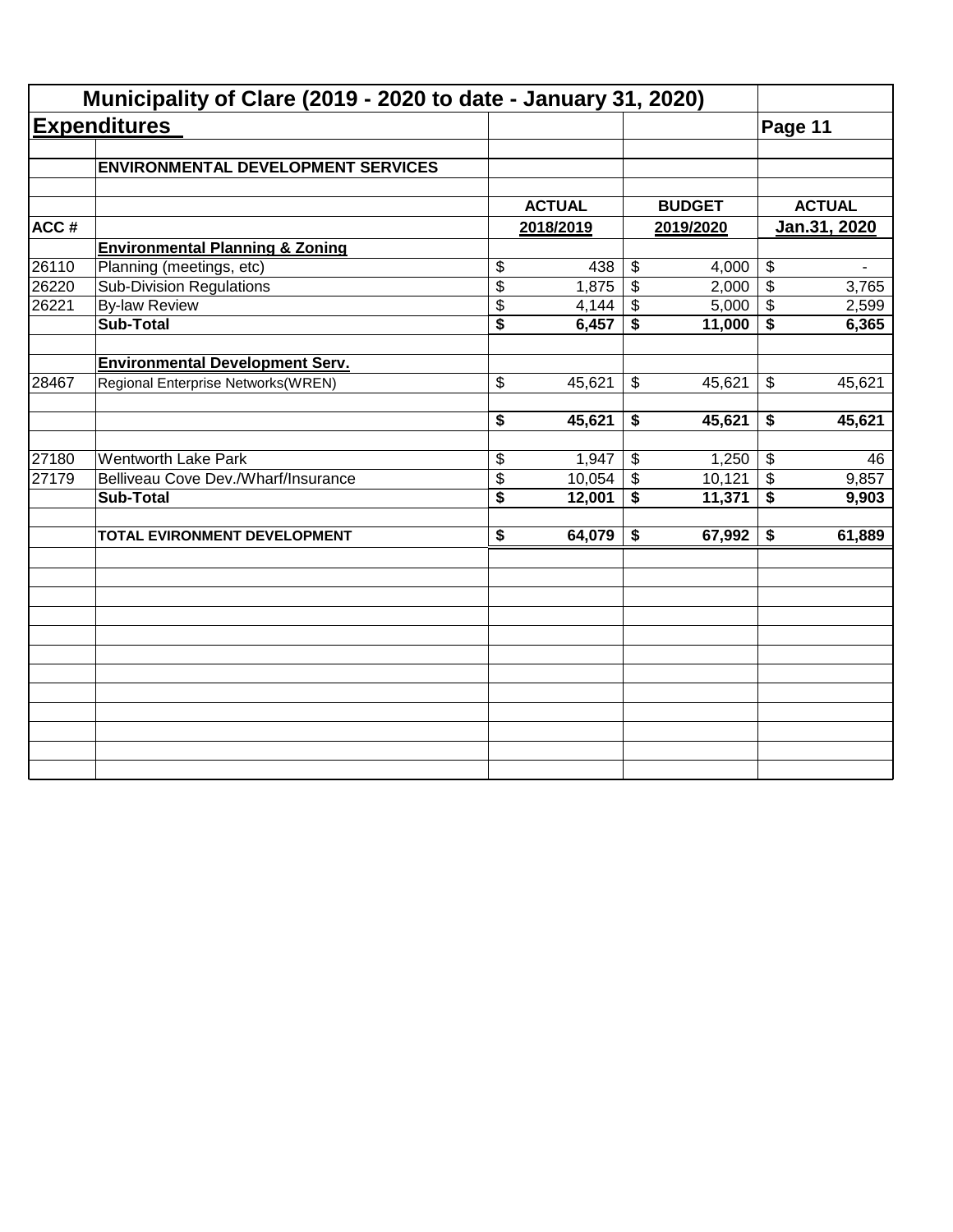|                | Municipality of Clare (2019 - 2020 to date - January 31, 2020)         |    |                   |                          |                 |                          |                   |  |  |
|----------------|------------------------------------------------------------------------|----|-------------------|--------------------------|-----------------|--------------------------|-------------------|--|--|
|                | <b>Expenditures</b>                                                    |    |                   |                          |                 |                          | Page 12           |  |  |
|                |                                                                        |    |                   |                          |                 |                          |                   |  |  |
|                | <b>RECREATION &amp; CULTURAL SERVICES</b>                              |    |                   |                          |                 |                          |                   |  |  |
|                |                                                                        |    | <b>ACTUAL</b>     |                          | <b>BUDGET</b>   |                          | <b>ACTUAL</b>     |  |  |
|                |                                                                        |    | 2018/2019         |                          | 2019/2020       |                          | Jan.31, 2020      |  |  |
|                | <b>COMMUNITY DEVELOPMENT</b>                                           |    |                   |                          |                 |                          |                   |  |  |
|                | Economic Development                                                   |    |                   |                          |                 |                          |                   |  |  |
|                | Tourism                                                                | \$ | 189,563           | \$                       | 205,915         | \$                       | 164,664           |  |  |
|                | Recreation                                                             | \$ | 192,141           | \$                       | 216,091         | \$                       | 191,729           |  |  |
|                | <b>Building</b><br><b>Community Development Admin</b>                  | \$ | 189,488           | \$                       | 213,235         | \$                       | 146,663           |  |  |
| 26290          | - GranFondo Registration                                               | \$ | 41,710            | $\overline{\mathcal{L}}$ | 37,000          | \$                       | 33,181            |  |  |
| 26291          | - GranFondo Logistics                                                  | \$ | 17,089            | \$                       | 25,400          | \$                       | 21,530            |  |  |
| 26292          | - GranFondo Administration                                             | \$ | 7,899             | \$                       | 7,600           | \$                       | 8,043             |  |  |
| 26293          | - GranFondo Hospitality                                                | \$ | 37,568            | \$                       | 45,000          | \$                       | 38,618            |  |  |
| 26294          | - GranFondo Safety                                                     | \$ | 3,219             | \$                       | 6,500           | \$                       | 10,315            |  |  |
| 26295          | - GranFondo Volunteer                                                  | \$ | 4,849             | $\overline{\mathcal{L}}$ | 6,300           | $\overline{\mathcal{L}}$ | 5,366             |  |  |
| 26296          | - GranFondo Marketing                                                  | \$ | 37,993            | \$                       | 25,000          | \$                       | 23,647            |  |  |
| 26297          | - GranFondo Learn to Fondo                                             | \$ | 264               | \$                       | 1,200           | \$                       | 534               |  |  |
|                | GranFondo Total<br>- Clare 250                                         | \$ | 150,591           | \$                       | 154,000         | \$                       | 141,234           |  |  |
| 26301<br>26000 | $-CMA$ 2024                                                            | \$ | 116,876<br>33,268 | \$                       | 60,000          | \$                       | 26,679            |  |  |
|                |                                                                        | \$ | 871,927           | \$                       | 849,241         | \$                       | 670,968           |  |  |
|                |                                                                        |    |                   |                          |                 |                          |                   |  |  |
|                |                                                                        |    |                   |                          |                 |                          |                   |  |  |
|                | <b>Building &amp; Facilities</b>                                       |    |                   |                          |                 |                          |                   |  |  |
| 27250          | Meteghan Library - Janitorial                                          | \$ | 5,528             | \$                       | 6,000           | \$                       | 4,681             |  |  |
| 27253          | Meteghan Library Branch                                                | \$ | 24,590            | \$                       | 24,525          | \$                       | 22,206            |  |  |
| 27254          | Extra Hours per week (Library Branch)                                  | \$ | 2,205             | $\sqrt[6]{3}$            | 2,300           | \$                       | 1,755             |  |  |
| 28472          | Western Regional Library                                               | \$ | 53,377            | \$                       | 53,377          | \$                       | 53,377            |  |  |
| 27255          | Hub Culturel/Cultural Hub/CIFA Building                                | \$ | 15,783            | \$                       | 22,500          | \$                       | 13,211            |  |  |
| 27256          | <b>Havelock Community Centre</b>                                       | \$ | 1,539             | \$                       | 4,300           | \$                       | 1,685             |  |  |
| 27257          | Meteghan Park                                                          | \$ | 2,567             | \$                       | 5,200           | \$                       | 3,677             |  |  |
| 27258          | Ground Search & Rescue Building                                        | \$ | 2,217             | \$                       | 3,000           | \$                       | 1,873             |  |  |
| 27259          | Eco Park - Insurance                                                   | \$ | 8,521             | \$                       | 10,206          | \$                       | 10,211            |  |  |
| 27260          | Eco Park - Operations (hydro, etc)                                     | \$ | 27,610            | \$                       | 15,000          | \$                       | 32,649            |  |  |
| 27270          | Clare Veteran Centre (General Operations)                              | \$ | 35,588            | \$                       | 32,500          | \$                       | 23,254            |  |  |
| 27271          | Clare Veteran Centre ( Insurance )                                     | \$ | 6,804             | $\sqrt[6]{3}$            | 8,161           | \$                       | 8,160             |  |  |
|                | 27275-76 St. Bernard Comm Recreation Ctre (Utilities)                  | \$ | 8,977             | \$                       | $\blacksquare$  | \$                       | $\blacksquare$    |  |  |
| 27279          | Écoles JMGay & St-Albert                                               | \$ | 7,132             | \$                       | 13,214          | \$                       | 6,875             |  |  |
| 28700          | Tent / Trailer Rental                                                  | \$ | 8,721             | \$                       | 8,000           | \$                       | 7.199             |  |  |
|                | <b>Total Building &amp; Facilities</b>                                 | \$ | 211,159           | \$                       | 208,283         | \$                       | 190,814           |  |  |
|                |                                                                        |    |                   |                          |                 |                          |                   |  |  |
|                | <b>Cultural Services</b>                                               |    |                   |                          |                 |                          |                   |  |  |
| 27290          | Societe Historique (Point a Major Insurance)                           | \$ | 805               | \$                       | 823             | \$                       | 823               |  |  |
| 27900          | Contribution to Festival Acadien                                       | \$ | 20,000            | \$                       | 20,000          | \$                       | 20,000            |  |  |
|                | Productions le Moulin                                                  | \$ | 1,000             | \$                       | 1,000           | \$                       | 1,000             |  |  |
|                | New France - Electric City                                             |    |                   | \$                       | 5,000           | \$                       | 5,000             |  |  |
|                | Société édifice Ste-Marie de la Pointe<br>Centre acadien - Historic NS |    |                   | \$<br>\$                 | 10,000<br>7,897 | \$<br>\$                 | 10,000<br>7,897   |  |  |
|                | <b>Council Commitment to Special Projects</b>                          |    |                   |                          |                 |                          |                   |  |  |
|                | - Clare 250                                                            | \$ | 25,000            | \$                       | $\blacksquare$  |                          |                   |  |  |
|                | - Cape Ste Marie                                                       | \$ | 25,000            | \$                       | $\blacksquare$  |                          |                   |  |  |
|                | - Gran Fondo                                                           | \$ | 11,238            | \$                       | 15,000          |                          |                   |  |  |
|                | <b>Total Cultural Services</b>                                         | \$ | 83,043            | \$                       | 59,720          | \$                       | 44,720            |  |  |
|                | Other                                                                  |    |                   |                          |                 |                          |                   |  |  |
| 27295          | Université Ste-Anne                                                    | \$ | $\blacksquare$    | \$                       | 25,000          | \$                       |                   |  |  |
|                | Yarmouth Hospital Foundation                                           | \$ | 5,000             | \$                       | 5,000           | \$                       | 5,000             |  |  |
|                | Clare Froggers 4x4 Club (4x4 Fundraising Event)                        | \$ | 1,000             | \$                       | $\blacksquare$  |                          |                   |  |  |
|                | <b>Total Other</b>                                                     | \$ | 6,000             | \$                       | 30,000          | \$                       | $\frac{1}{5,000}$ |  |  |
|                |                                                                        |    |                   |                          |                 |                          |                   |  |  |
|                |                                                                        |    |                   |                          |                 |                          |                   |  |  |
|                | TOTAL COMMUNITY DEVELOPMENT AND CULTURAL SERVICES                      | \$ | 1,172,128         | -\$                      | 1,147,244       | \$                       | 911,501           |  |  |